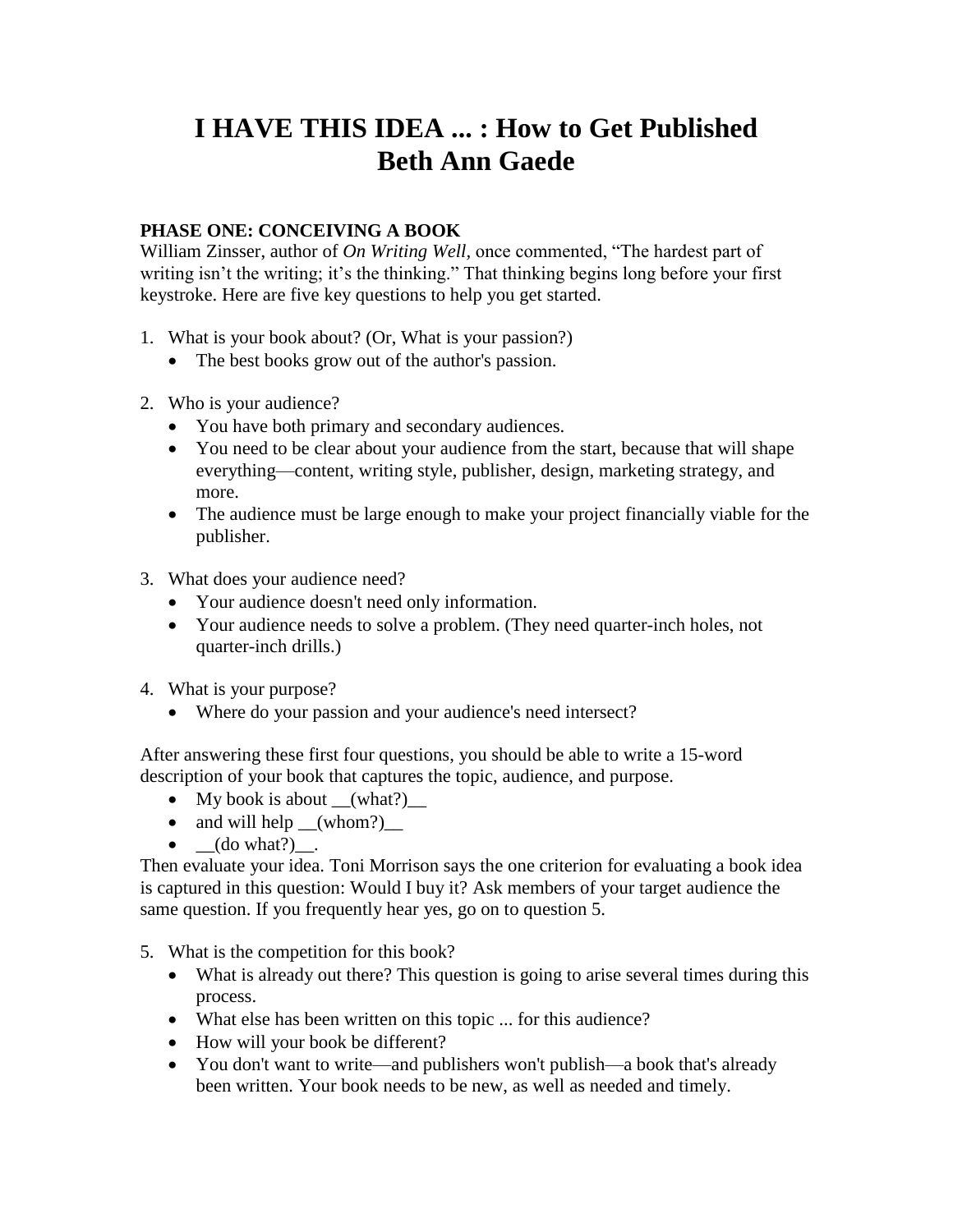Here is a simple strategy for researching the competition.

- Go to a good bookstore, and look through the books in the sections where you would expect to see your book shelved. (You can do this work online, too.)
- Note author, complete title, publication info, number of pages, hard/soft cover, price; one or two sentences about the book's topic, audience, and approach.
- Write one or two sentences about how your book would be different.
- Notice what works, so you can learn from it.
- Note titles that demonstrate the significance of your topic and support for your proposal, even if they won't compete.
- Even if there is no one has written anything like your book, you need to describe what *is* out there and clearly define the niche no one else has filled.

# **PHASE 2: FINDING A PUBLISHER**

If at the end of the conception phase you think you have identified an original, useful, timely topic that you are eager to write about, you can move on to phase 2, finding a publisher.

#### Choosing Publishers to Approach

As you research the competition question, you'll be learning which publishers to approach.

- Which publishers handle this *topic* (Bible, theology, worship, curriculum, and so forth) for your intended *audience* (academics, clergy, lay leaders, or a combination)?
- Publishers have niches (subjects and audiences). They specialize in particular subjects and market to specific audiences, and they seldom step outside their traditional realms. So, you want to identify which publishers already handle publications similar to what you want to write.
- Go to their websites and find their author guidelines. Look for "author guidelines," "submissions," "potential authors," or similar headings.
- Some publishers will work only with agents, not directly with authors. As you read publishers' submission guidelines, notice whether they require an agent.

#### *If you need to find an agent*

- Join publishersmarketplace.com. I think it's about \$20 a month. It provides contact information for most of the active agents. It's searchable by keyword, so authors can look up agents who have dealt with particular topics.
- Look at the acknowledgements of books you love whose themes and/or writing style resonate with your own work. Usually an agent is thanked.

*In either case, you should probably send a query letter*—unless the publisher or agent tells you *not* to or describes a different process.

Both publishers and agents like to know they are being approached thoughtfully. A query letter that says, "I am approaching you because I noticed you represented XYZ, which is similar in some ways to my own work," will get it above the fray. You can say something similar to a publisher.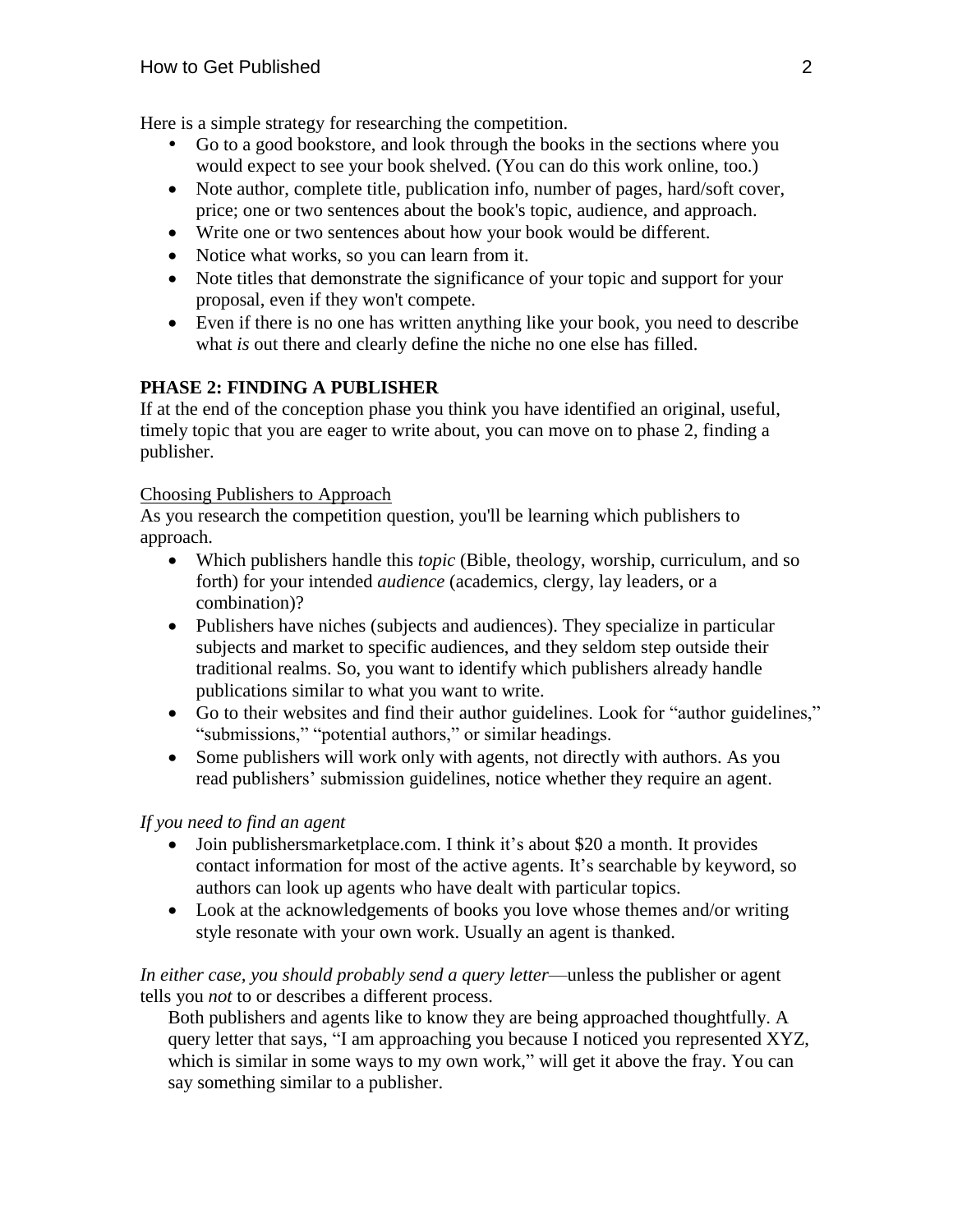## Writing a Proposal

- Whether you are going to approach publishers directly or work with an agent, the next step is to develop a proposal. (You will probably work on this alongside the query letter—and the manuscript itself.)
- Follow the publisher's (or agent's) guidelines exactly.
	- o Send *only* what the publisher asks for (a letter of inquiry, a proposal that conforms to their guidelines, sample material) and nothing more.
	- o Send *everything* the publisher asks for (if a sample chapter is requested, don't send only a letter of inquiry).
	- o And send material in the *form* requested (probably as an e-mail attachment).
- Whatever they ask, do it!
	- o Publishers want to know that a potential author can follow instructions ("difficult" authors are time-consuming and therefore expensive to work with).
	- o You want to demonstrate from your first contact that you are willing and able to do what is needed—that you will be easy to deal with.
- A typical proposal includes the following:
	- o Title: Think about using the title for marketing, speaking gigs, and other promotion. Keep in mind, the publisher will choose the title for your book, so don't get too wedded to whatever you come up with.
	- o Synopsis: Anticipate reviewers' questions and answer them.
	- o Your interpretation of the book's significance, why it matters
	- o Audience: Identify the primary and secondary audiences for this work and what needs of this readership your book meets.
	- o Competition: List other books on this topic that are on the market and would compete for sales with your book, and explain how your book will differ from these books.
	- o Why you are the person to write this book
	- o Chapter outline: Write one paragraph per chapter.
	- o Anticipated completion date
	- o Estimated length (word count)
	- o Special features, such as graphics
	- o Sample chapter(s): Submit about 10 percent of the book (ca. 25 pages). Some publishers also want to see the introduction.
	- o Resume or c.v. with complete contact information

#### Developing a Marketing Plan

Many publishers require a marketing plan as part of a proposal. As publishers deal with financial pressures, they increasingly expect authors to plan a major roll in marketing their own work. You need to convince publishers you can do it—that you are actively engaged in the field your book addresses and can actively collaborate with the publisher in the marketing and sales of your book through your personal networks.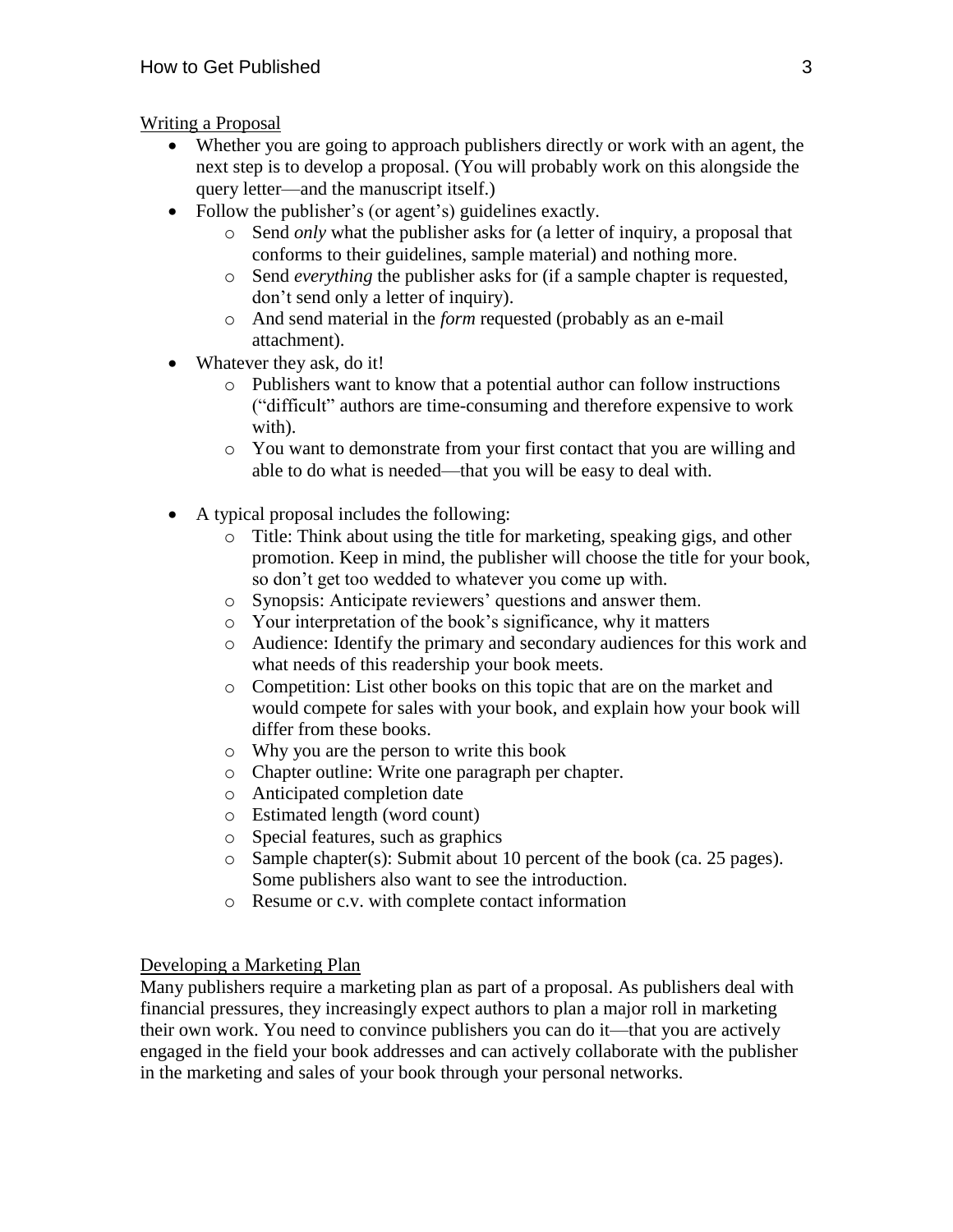You already have this information:

- Primary and secondary audiences
- Needs of the audiences that the book meets
- Other books on this topic on the market
- How your book differs from these books
- Why you are the person to write this book

## *Building a Marketing Platform*

Publishers aren't as interested in what you say you'll do to promote your book as they are in what you're already doing, your visibility. Therefore, you want to build your marketing platform first—or at least early.

- Best-selling books are used in teaching and consulting with a broad audience. Books and presentations feed each other.
- Write articles, columns, blogs (actively), book reviews.
- Join organizations, take leadership positions.
- Develop a website.
- Conduct webinars.
- Create and distribute videos.
- Use social media—selectively, wisely.
- Create podcasts.

Your marketing *plan* is a believable expansion of your marketing platform.

- As part of your marketing plan, arrange for reviews of your book to be published in venues such as the following:
	- o Personal contacts with media ties
	- o National religious/spiritual media
	- o Alumni magazines: high school, college, graduate school, certificate programs
	- o Hometown and other newspapers
	- o Professional association (and other organization) publications
	- o Online blogs, newsletters, and chat rooms
	- o Local worship groups that publish newsletters
	- o Congregation's newsletter
	- o Media who have interviewed you, or whom you have interviewed, in the past

# **PHASE 3: WRITING YOUR BOOK**

Some publishers want authors to write the entire first draft on their own; others assign editors to review the manuscript as it is written. Just as publishers are providing less marketing support than they did even five years ago, they are providing less editorial support, so you might want to find an editor to work with you on the manuscript itself.

- Develop a plan for writing, and follow it.
	- o Productive writers write on schedule, not inspiration.
	- o They set goals for the number of words or pages per writing session or for how long they will write.
- As you write, try out your material on groups—classes, adult study groups, and